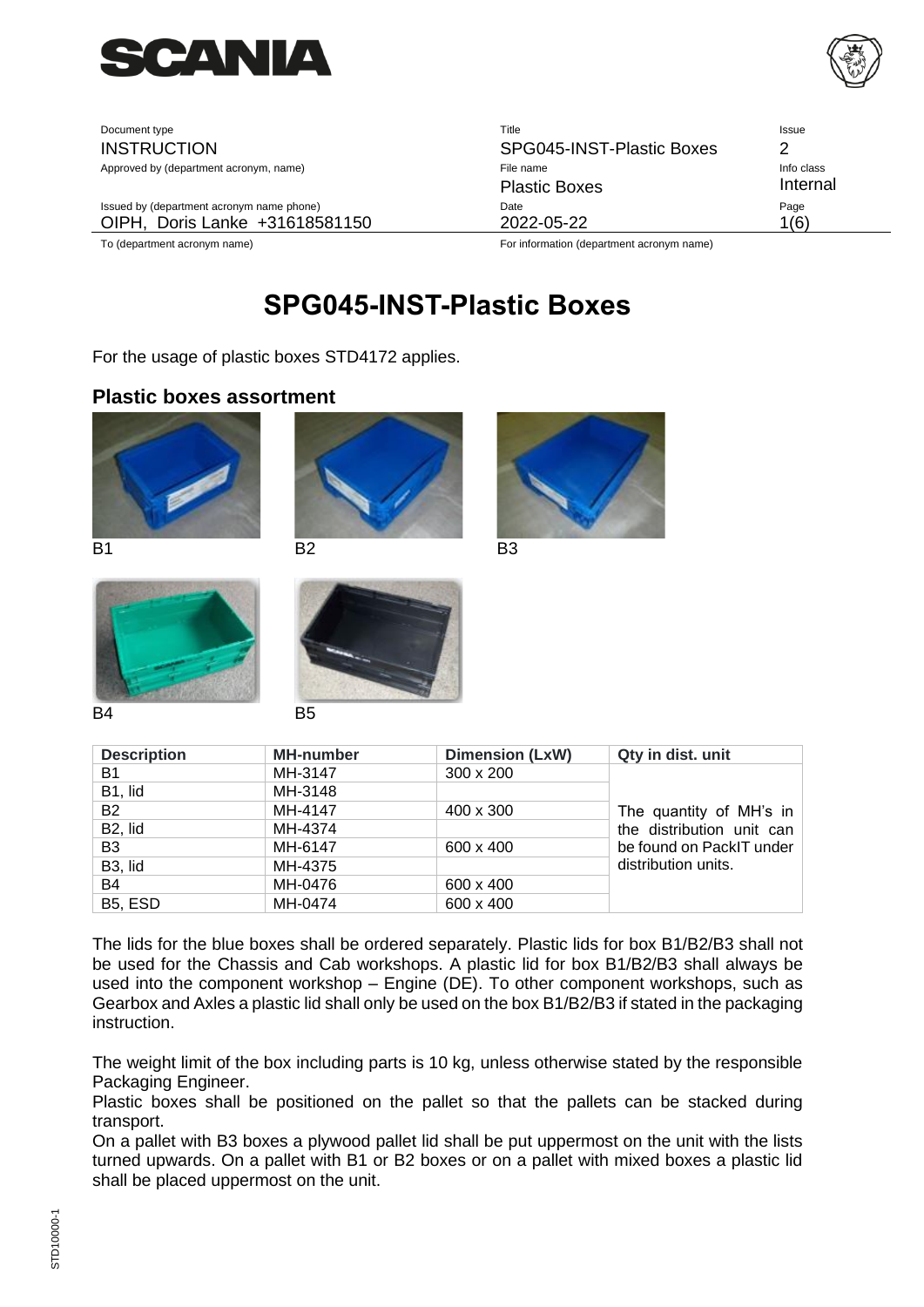



| Document type                             | Title                     | <b>Issue</b> |
|-------------------------------------------|---------------------------|--------------|
| <b>INSTRUCTION</b>                        | SPG045-INST-Plastic Boxes |              |
| Approved by (department acronym, name)    | File name                 | Info class   |
|                                           | <b>Plastic Boxes</b>      | Internal     |
| Issued by (department acronym name phone) | Date                      | Page         |
| OIPH, Doris Lanke +31618581150            | 2022-05-22                | 2(6)         |

A plastic H-lid MH-4319 shall be put uppermost on the unit when H-pallet MH-1874 is used. A wooden E-lid MH-2318 shall be put uppermost on the unit with the lists turned upwards when E-pallet MH-1875 is used.

Tape or glue on the boxes for labelling or other usages shall not be used..

### **Number of plastic boxes on a pallet**

| Pallet | Allowed boxes  | Layer 1 | Layer 2 | Layer 3 | Layer 4 | Layer 5 |
|--------|----------------|---------|---------|---------|---------|---------|
| Н-     | B <sub>1</sub> | 8       | 16      | 24      | 32      | 40      |
| Н-     | <b>B2</b>      | 4       | 8       | 12      | 16      | 20      |
| Н-     | B <sub>3</sub> | 2       | 4       | 6       | 8       | 10      |
| Н-     | B <sub>4</sub> | 2       | 4       | 6       | -       | -       |
| Н-     | B <sub>5</sub> | 2       | 4       | 6       | -       |         |
| Е-     | B <sub>3</sub> | ۰       |         | 12      | 16      | 20      |
| E-     | B <sub>4</sub> | ۰       | 8       | 12      | 16      |         |
| Е-     | B <sub>5</sub> | ۰       | 8       | 12      | 16      |         |

The lowest box layer in a stack shall not be loaded with more than:

| B1 | MH-3147 | 400 kg |
|----|---------|--------|
| Β2 | MH-4147 | 600 kg |
| B3 | MH-6147 | 600 kg |
| B4 | MH-0476 | 400 kg |
| В5 | MH-0474 | 400 kg |
|    |         |        |

#### *Plastic box as inner unit*

Parts in plastic boxes shall be delivered on H- or E-pallets. This is indicated in the packaging instruction on PackIT by a figure "10" (E-pallet), "20" (H-pallet), "D", "J", "N" or "A" under the heading "Pallet unit". The number of plastic boxes that should be included in the pallet unit is specified under the heading "Inner unit".

|                 |          | Number of blue boxes / foldable boxes |                |                |                |                |
|-----------------|----------|---------------------------------------|----------------|----------------|----------------|----------------|
| Packing code    | Pallet   | <b>B1</b>                             | B <sub>2</sub> | B <sub>3</sub> | B4             | B <sub>5</sub> |
| $D1 = 1$ level  | 21(H)    | 8                                     | 4              | 2              |                |                |
| $D2 = 2$ levels | 22 (H)   | 16                                    | 8              | 4              |                |                |
| $D3 = 3$ levels | 23(H)    | 24                                    | 12             | 6              |                |                |
| $D4 = 4$ levels | 24 (H)   | 32                                    | 16             | 8              |                |                |
| $D5 = 5$ levels | 25 (H)   | 40                                    | 20             | 10             |                |                |
| $J1 = 1$ level  | 21(H)    |                                       |                |                | $\overline{2}$ | $\overline{2}$ |
| $J2 = 2$ levels | 22 (H)   |                                       |                |                | 4              | 4              |
| $J3 = 3$ levels | 23(H)    |                                       |                |                | 6              | 6              |
| $N2 = 2$ levels | 12(E)    |                                       |                |                | 8              | 8              |
| $N3 = 3$ levels | 13(E)    |                                       |                |                | 12             | 12             |
| $N4 = 4$ levels | 14 (E)   |                                       |                |                | 16             | 16             |
| $A3 = 3$ levels | 13(E)    |                                       |                | 12             |                |                |
| $A4 = 4$ levels | 14 $(E)$ |                                       |                | 16             |                |                |
| $AS = 5$ levels | 15 $(E)$ |                                       |                | 20             |                |                |

Send only one (1) part number on one (1) full pallet with the quantity of boxes ordered by the call-off when a D-, J-, N- or A-code is used.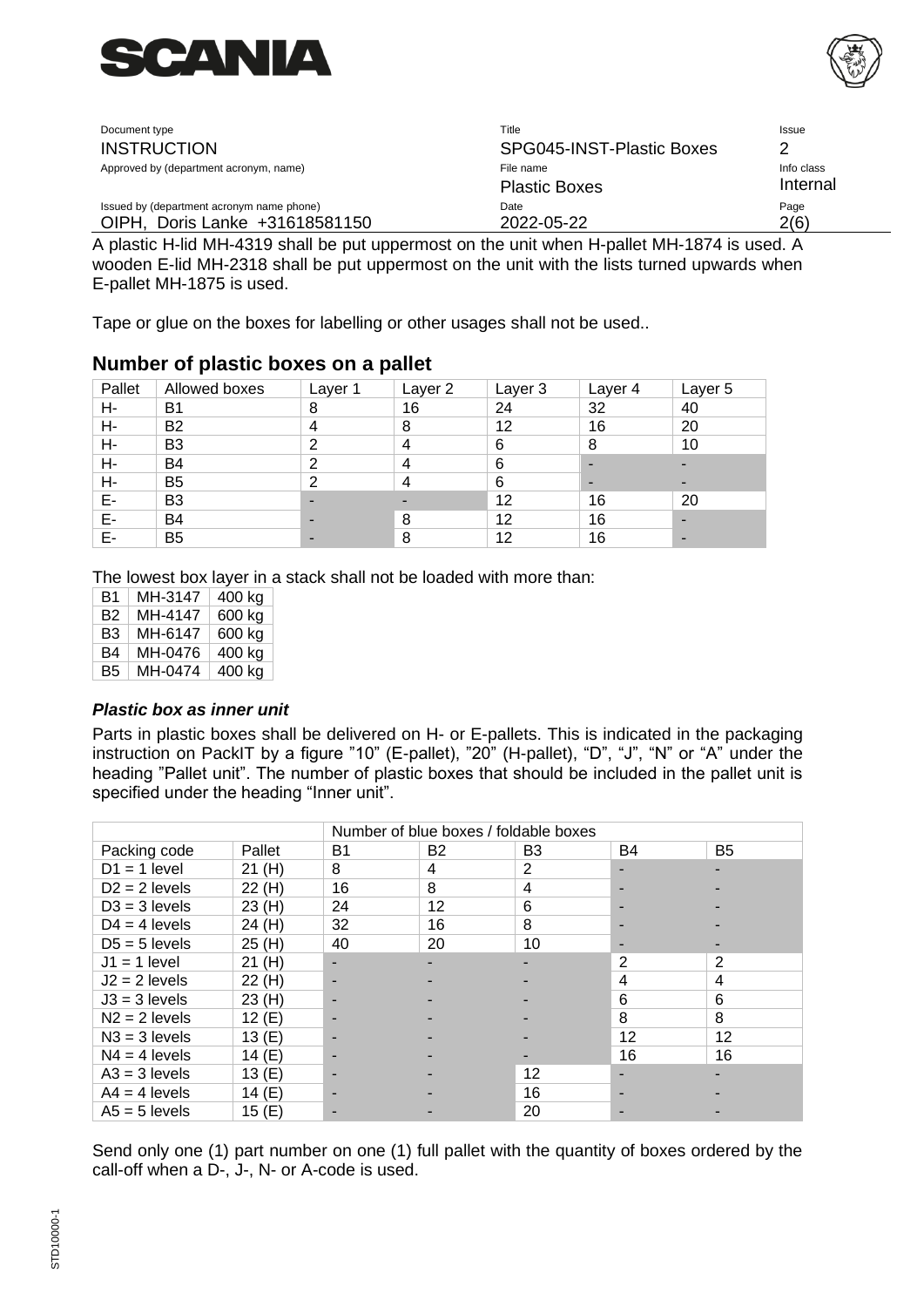



| Document type                             | Title                     | Issue      |
|-------------------------------------------|---------------------------|------------|
| <b>INSTRUCTION</b>                        | SPG045-INST-Plastic Boxes |            |
| Approved by (department acronym, name)    | File name                 | Info class |
|                                           | <b>Plastic Boxes</b>      | Internal   |
| Issued by (department acronym name phone) | Date                      | Page       |
| Doris Lanke +31618581150<br>OIPH.         | 2022-05-22                | 3(6)       |

#### *Plastic box as pallet unit*

Plastic boxes can also be used as pallet units to achieve greater flexibility when calling-off parts. The number of parts in each box is specified in the packaging instruction on PackIT. Plastic boxes that are modified as pallet units shall be delivered on a pallet. When there is an uneven number of boxes, use additional boxes with another part number, or use empty boxes without label to fill up the pallet to the given quantity above. It is not allowed to mix part numbers to different delivery addresses on the same pallet. Mixing parts within one box is also not allowed.

The pallet with the boxes goes directly into our warehouse, so please follow the specification of levels on the pallet, otherwise a manual repacking has to be done.

By mixing parts going to the same "Ship To/Dock/Gate" location on the VDA transport label the workload and environmental impact from transport can be reduced. This is achieved by reducing empty boxes that needs to be handled and in many cases also reducing the amount of pallets that needs to build-up with boxes on top of them.

Start by placing the biggest blue boxes to the same "Ship To/Dock/Gate" regardless of part number (see picture below). Go to next size smaller on top and if possible the final case to fill up 5 layers on a half pallet. A more in depth explanation with pictures follow below. The normal instructions for how to place and label boxes still applies regardless if you mix part numbers or not and will thus not be discussed in detail here.

| Receiver<br><b>SCANIA-CHASSIE</b><br>SODERTALJE SWEDEN<br>Part No. (P) | Ship To/Dock/Gate<br>230G/231TS |                                | Advice Note No. (N)<br>123 |  |
|------------------------------------------------------------------------|---------------------------------|--------------------------------|----------------------------|--|
| 1212121<br>Quantity (Q)                                                |                                 | <b>Description</b>             |                            |  |
| 25<br>Supplier (V)                                                     |                                 | Package Type / Dangerous Goods | <b>PIN</b>                 |  |
| <b>TEST</b><br>Serial No. (S)                                          |                                 | Date<br>D130102<br>Lot No. (H) | Engineering                |  |
|                                                                        |                                 |                                |                            |  |

#### *Detailed description*

Start with placing a half pallet (MH-1874) at a suitable work height.

Sort out locked Scania box orders for the same day and to the same "Ship To/Dock/Gate".

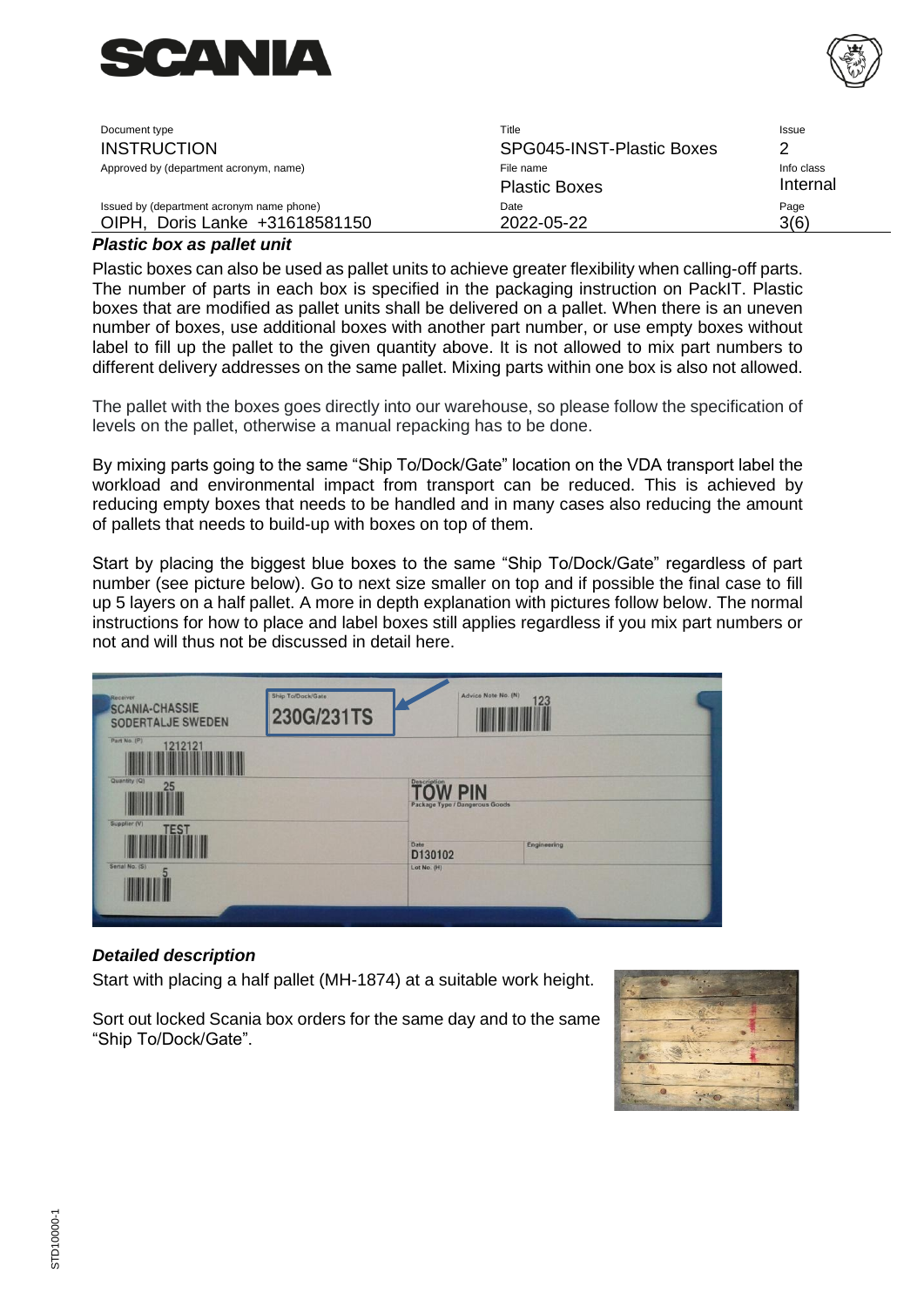

Document type **Title** Issue Issue Issue Issue Issue Issue Issue Issue Issue Issue Issue Issue Issue Issue Issue INSTRUCTION SPG045-INST-Plastic Boxes 2 Approved by (department acronym, name) and the state of the state of File name Info class and the class and the class

Issued by (department acronym name phone) and the Community Control Date Community Control of Page Page OIPH, Doris Lanke +31618581150 2022-05-22 4(6)

Then add the biggest blue box you have to the pallet. In order: B3 (MH-6147) B2 (MH-4147) B1 (MH-3147)

In the example to the right, a B3 box.

Fill out the layer with the same box type regardless of part number (if possible). In this example it was possible to fill the first layer with 2 B3 boxes.

Then start with the next layer with the biggest box available. In the example it is a B2 that is placed with its long side over the short side of the B3 box.

Keep filling up your layer with the biggest boxes you still have available. In this example the entire second layer is B2 boxes.

Continue to the next layer if you still have boxes. In this example, 3 B1 boxes on their long side to cover the short side of a B2 box. Fill up the layers until you run out of boxes that should be shipped that day to the same "Ship To/Dock/Gate".

A thing to note in the example to the right, the top right box is placed in the corner to ensure visibility of the most possible labels. If that is filled 180 degrees from the B1 boxes to the left 3 labels are visible on the top layer. Then fill in with the biggest boxes you have available for stability and reduced work load. In this example the final layer has 5 filled B1 boxes, 1 empty B2 box and 1 empty B1 box.





Plastic Boxes **Internal** 











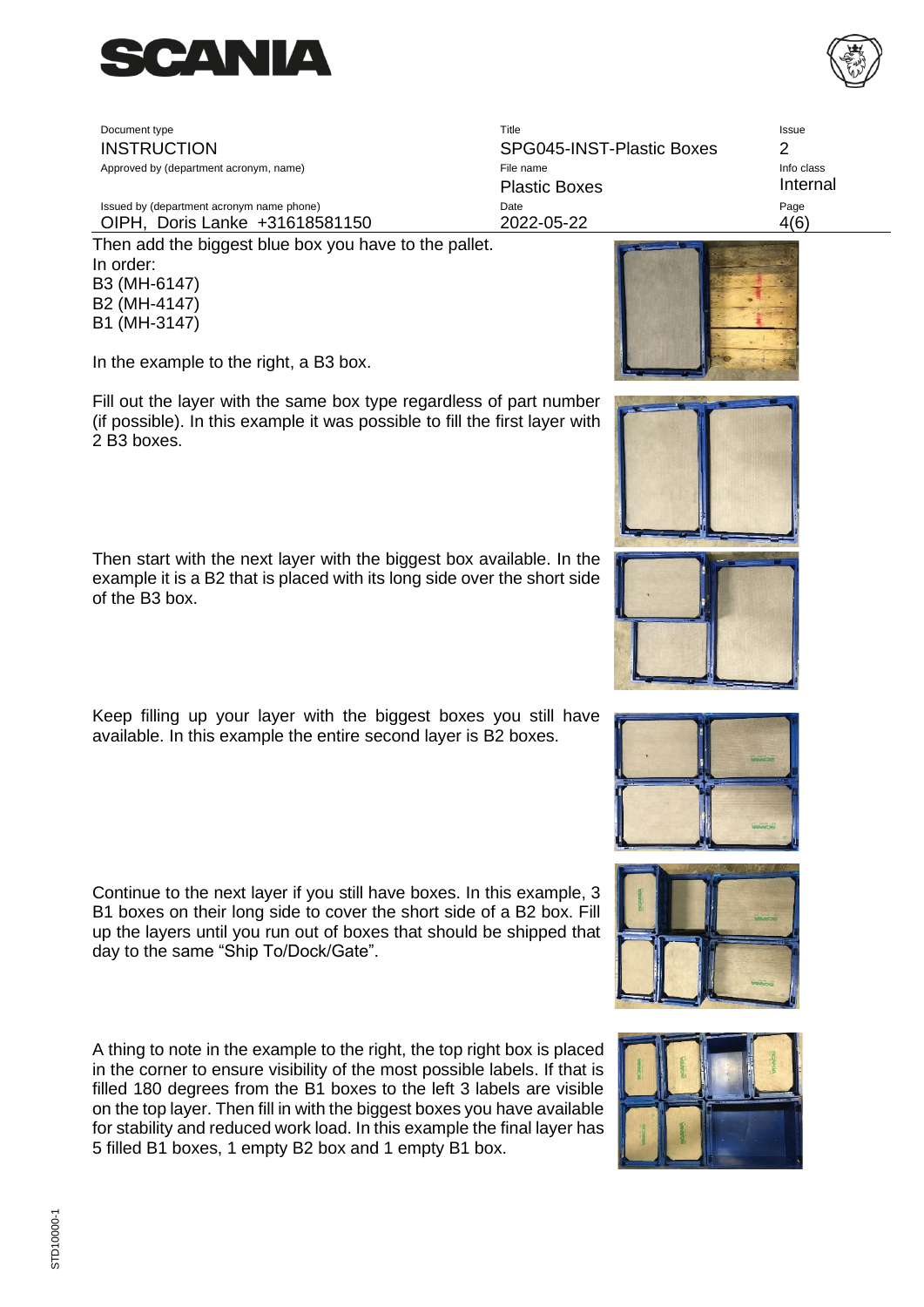



| Document type                             | Title                     | Issue      |
|-------------------------------------------|---------------------------|------------|
| <b>INSTRUCTION</b>                        | SPG045-INST-Plastic Boxes |            |
| Approved by (department acronym, name)    | File name                 | Info class |
|                                           | <b>Plastic Boxes</b>      | Internal   |
| Issued by (department acronym name phone) | Date                      | Page       |
| Doris Lanke +31618581150<br><b>OIPH</b>   | 2022-05-22                | 5(6)       |

In total this pallet then ends up with 2 filled B3, 4 filled B2, 5 filled B1. Without mixing this would at a minimum be 3 pallets due to the different box sizes. Perhaps more if the boxes are also of different part numbers.

Below follow more examples of different ways to fill up the last layer depending on the orders you need to ship that day and which types of boxes you have available in your plant. Always fill in with the biggest box you have available to reduce the overall work load.







A picture from the side of a pallet filled up until 5 layers where a few boxes are missing to fill in the last layer.



Finally add on the half pallet plastic lid for box pallets MH-4319 and strap according to the general guideline.



Try to keep the weight balance on the pallet if packaging a mix of light and heavy boxes. Don't keep all the heavy parts on one side.

If your order is in Scania unit D1, D2, D3, D4 or D5 you are not allowed to mix the part with other parts. This code is used to show that it goes to a special storage where the box is lifted directly from the pallet to line instead of being unbundled into individual places for each box.

You are allowed to mix boxes of the same packaging code with its own code. For example B4 is good to mix with itself but not with other boxes due to their shape. It is not allowed to mix B4 with B5 since the B5 parts are ESD-classified. It is allowed to mix B5 with itself.